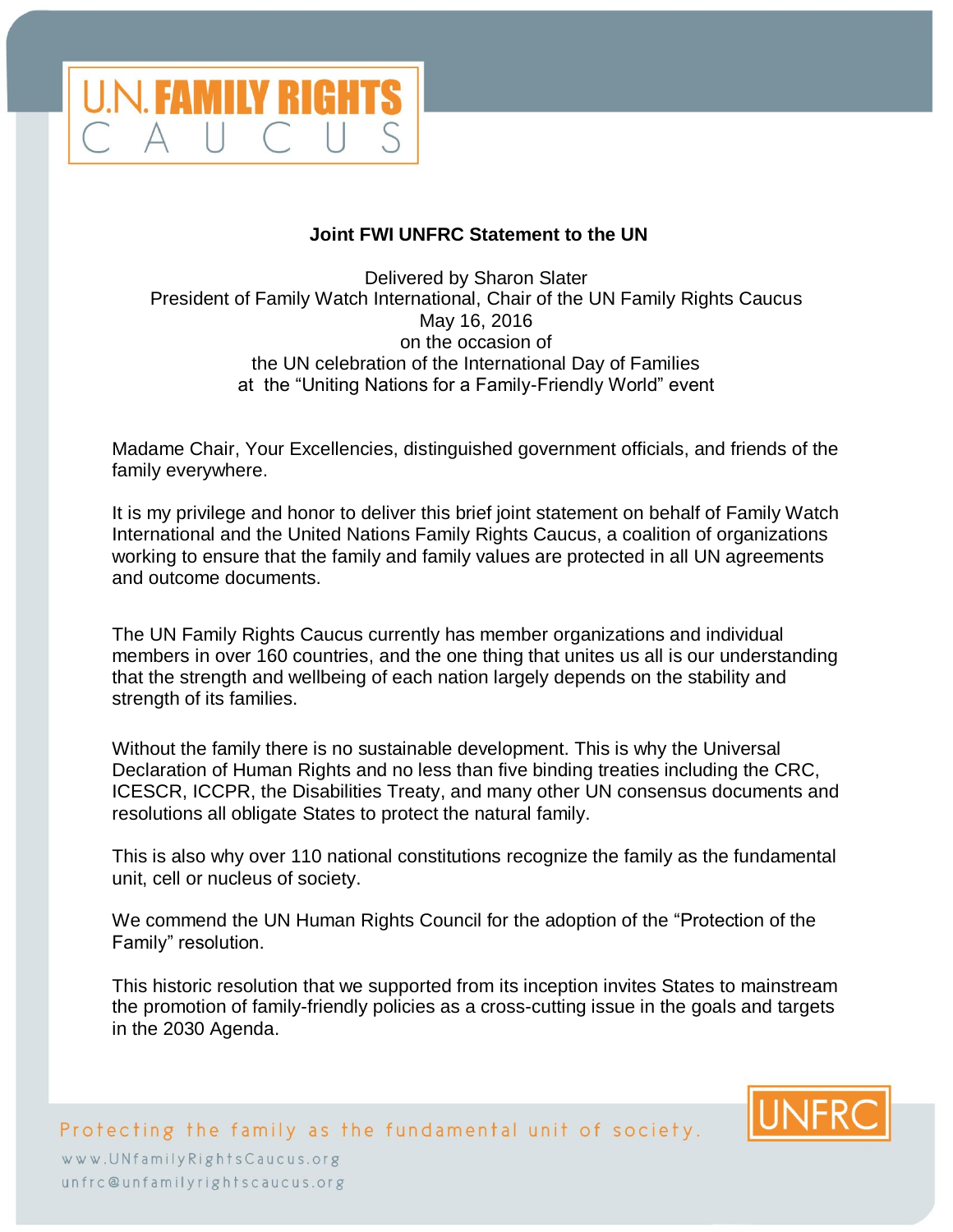The family resolution also warns that "*the contribution of the family in society and in the achievement of development goals continues to be largely overlooked and underemphasized..." and calls upon Member States "to take into account the role of the family as a contributor to sustainable development, and the need to strengthen family policy development in their ongoing efforts to achieve the development goals."*<sup>1</sup>

Again, without the family there is no sustainable development.

For this reason the UN Family Rights Caucus has issued a petition signed by about 150,000 Individuals from multiple faiths, cultures and backgrounds in every region of the world calling upon States to "*mainstream a family perspective in each of the Sustainable Development Goals goals and targets and to analyze the impact of all laws, policies, and programs on family stability and autonomy."*

Family Watch International and the UN Family Rights Caucus have also supported the Declaration on the Rights of Children and Their Families presented by the children so beautifully today.

We are deeply concerned about the global assault on the health and innocence of children through comprehensive sexuality education programs that sexualize children and violate the prior rights of parents to guide the education of their children, especially in sexual matters. We would strongly urge you to go to the website ComprehensiveSexualityEducation.org to watch a powerful 10-minute documentary outlining this assault on children and invite all present to join us in stopping this war on our children and families.

If we want to promote the health and well-being of children, then we must respect the rights of parents and protect the family.

If we want to lift people out of poverty, promote gender equality, protect women and girls from violence, abuse and exploitation, then we must strengthen family stability.

If we want to create productive and creative contributors to sustainable development in every nation, then we must focus on the family.

If we want to eradicate HIV/AIDS, malaria, and other devastating diseases, then we must fortify the family and enhance its ability to protect and educate its members.

If we want true sustainable development during the next 15 years, we can no longer ignore the most valuable resource of all—the families of the world.

 $\overline{a}$ 

<sup>&</sup>lt;sup>1</sup> This same call was also issued in 2014 in resolution PP9 C-SOCD E/CN.5/2014/L.5.